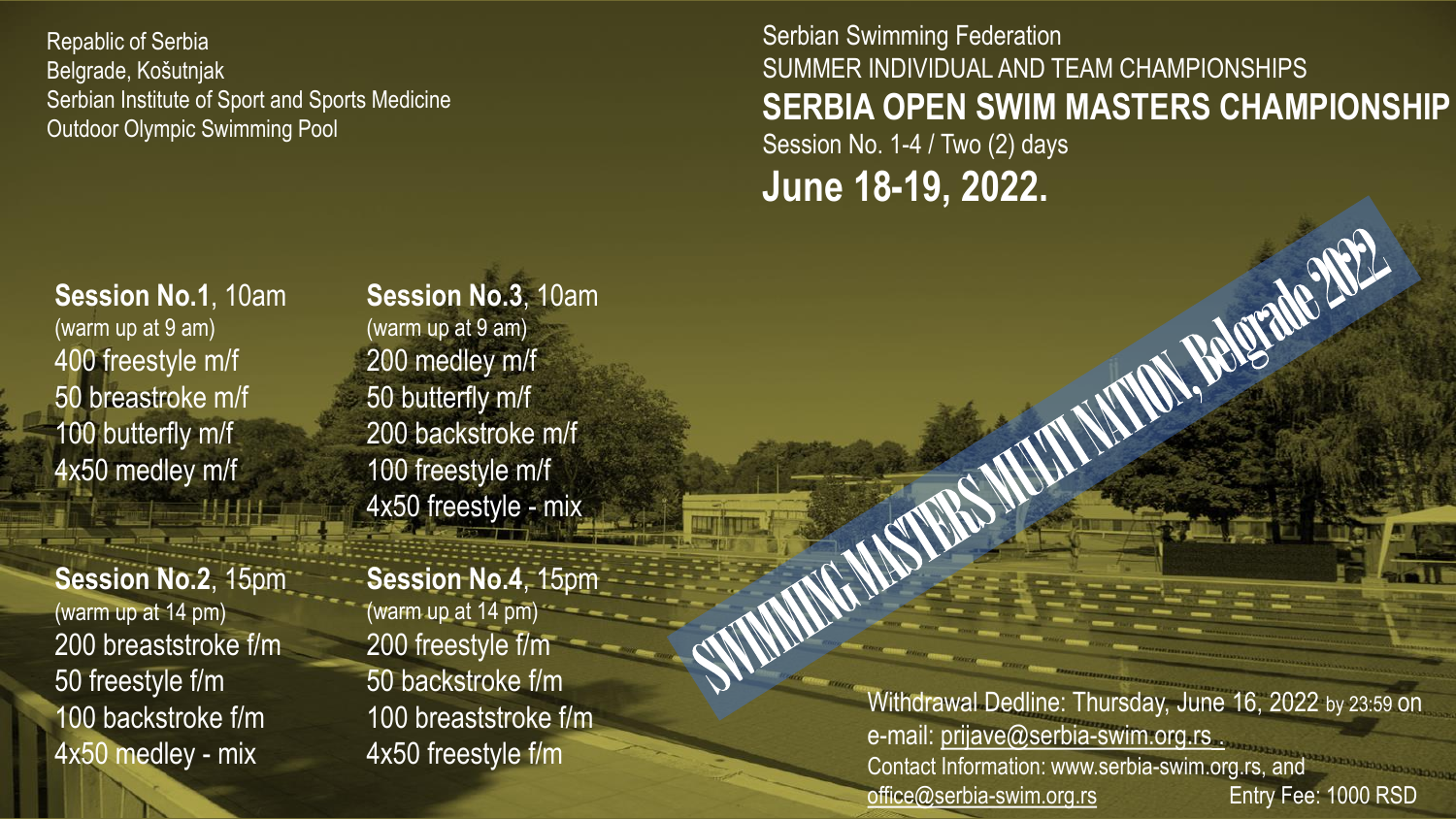**Multinations Masters Swim Meet** 2022 **Belgrade - SRB** dates 18-19/06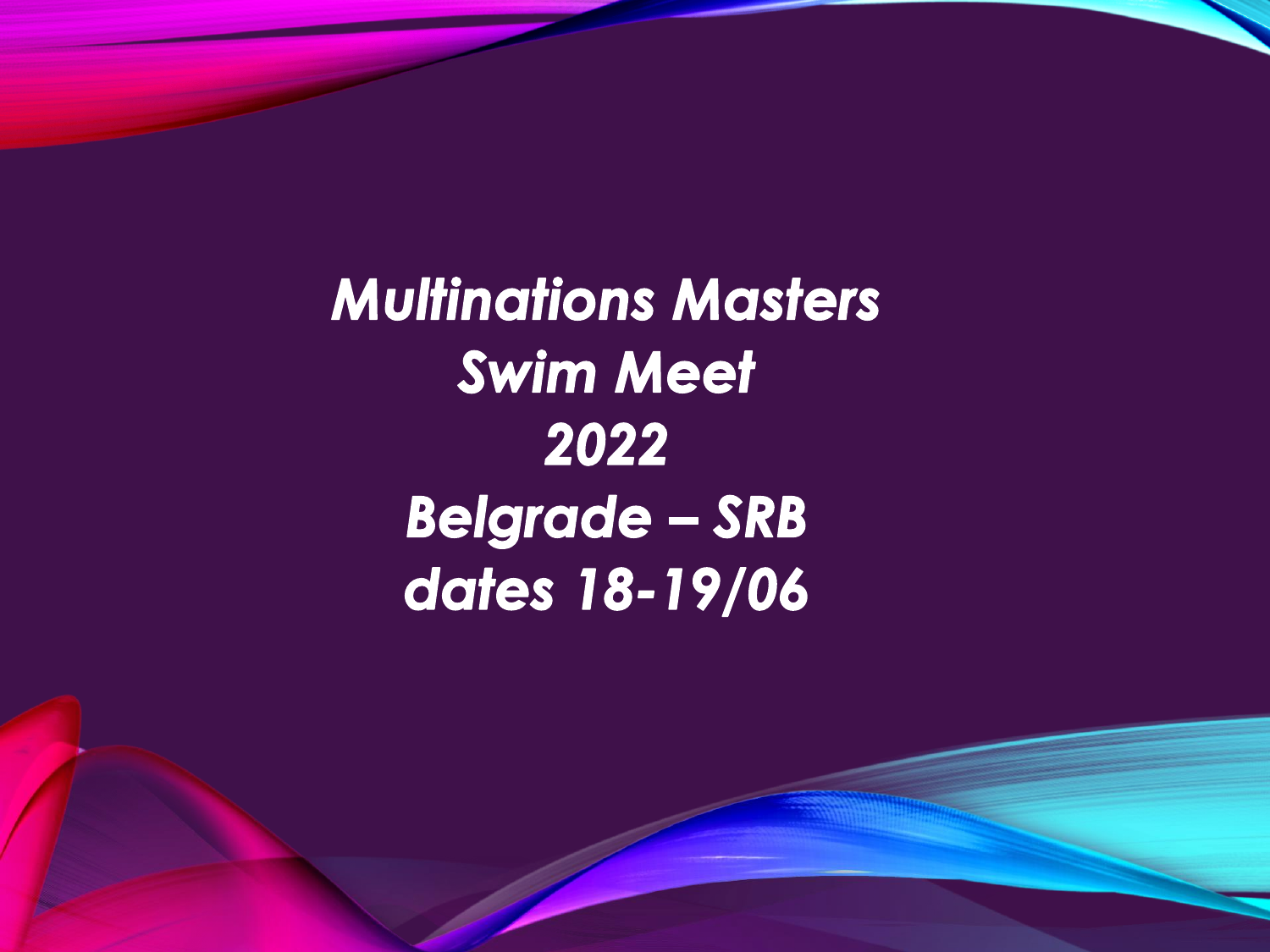| <b>Venue</b>                                            | SC Kosutnjak, Belgrade/SRB, outdoor 50m pool, 8 lanes                                                                                                                                                                                                                                                  |  |  |
|---------------------------------------------------------|--------------------------------------------------------------------------------------------------------------------------------------------------------------------------------------------------------------------------------------------------------------------------------------------------------|--|--|
| I Start times                                           | Morning session @ 10.00<br>Afternoon session @ 15.00                                                                                                                                                                                                                                                   |  |  |
| <b>Warm-up</b><br><b>Warm-up</b><br>Day 1<br>400m event | 1 hour prior to the beginning of each session<br>will finish 10 minutes prior to beginning of each session<br>14:45 due to opening ceremony<br>positive check before the beginning of respective session,<br>in case of low number of entered for this event races will be<br>swum mixed men and women |  |  |
| <b>Awarding:</b>                                        | the best swimmers in each event and masters category shall<br>receive a medal.<br>Special awards shall be for the most valuable result (fina<br>masters points) and for the oldest participants, both male and                                                                                         |  |  |
| <b>SRB Nationals</b>                                    | female.<br>SRB SW Federation will host a LC Masters nationals at the<br>same time, separate scoring, awarding and results lists shall<br>be organised                                                                                                                                                  |  |  |
| <b>Rules</b>                                            | competition shall be organised in accordance to FINA and<br><b>LEN masters Rules</b>                                                                                                                                                                                                                   |  |  |
| <b>Participation</b>                                    | <b>Open to all Federations and Masters Clubs</b>                                                                                                                                                                                                                                                       |  |  |
|                                                         |                                                                                                                                                                                                                                                                                                        |  |  |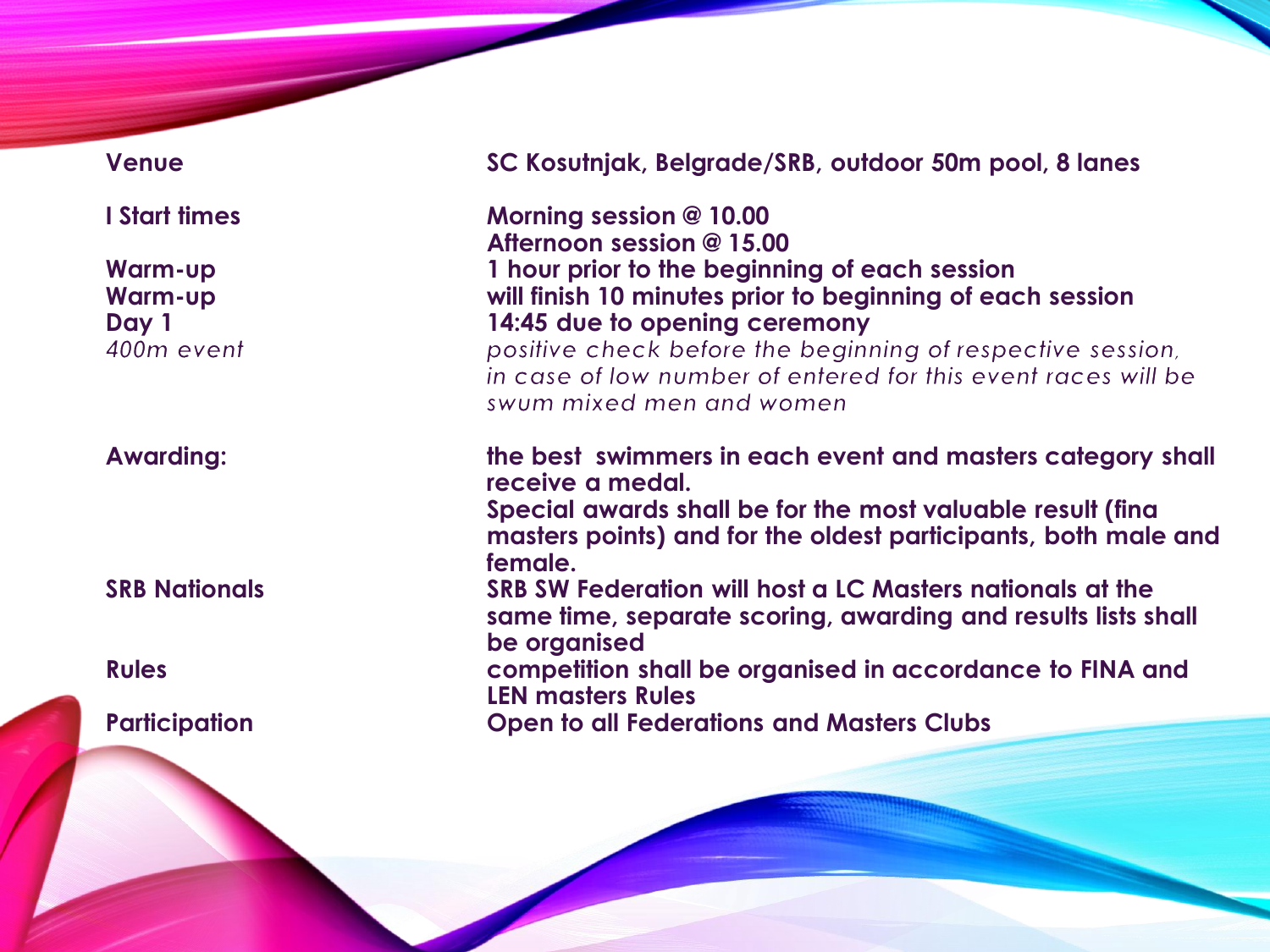| <b>Entry process</b> | entries can be made by lenex file or online by 15.06. at 10.00<br>hours the latest.<br>entries should be sent to info@serbia-swim.org.rs<br>entry fee 10 eur/athlete |
|----------------------|----------------------------------------------------------------------------------------------------------------------------------------------------------------------|
| Social event         | OC will organise a dinner on Saturday 18.06.2022. at<br>20.00 hours at the pool, voucher is 10 eur per person and<br>includes food only                              |